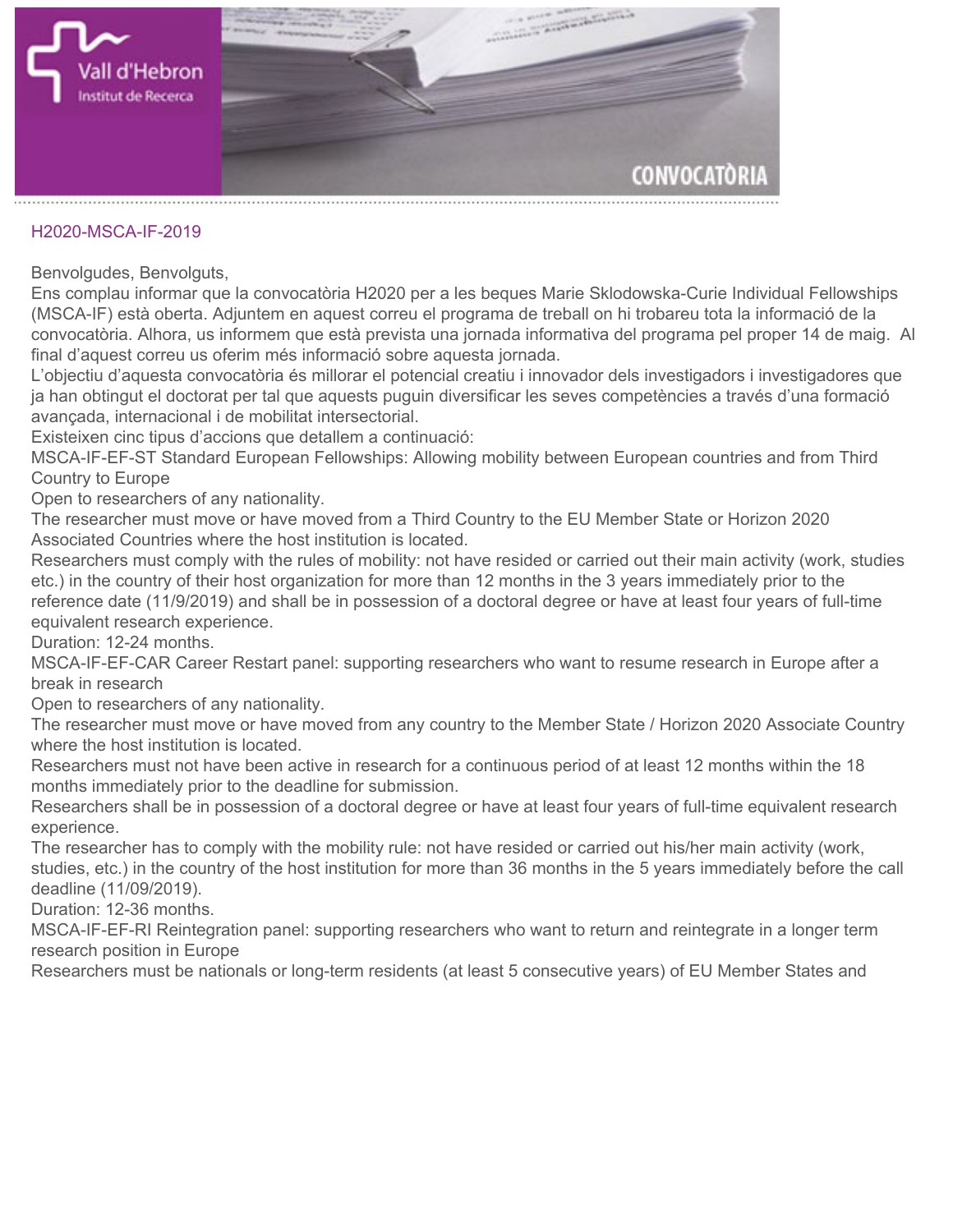**Horizon 2020 Associated Countries and be in possession of a doctoral degree or have at least four years of full-time equivalent research experience. Researchers who are refugees in a MS or AC may also apply, irrespective of whether they are long-term residents or not.**

**The researcher must move or have moved from a Third Country to the EU Member State or Horizon 2020 Associated Countries where the host institution is located.**

**The Researcher has to comply with the mobility rule: not have resided or carried out his/her main activity (work, studies, etc.) in the country of the host institution for more than 36 months in the 5 years immediately before the call deadline (11/09/2019). Duration: 12-24 months.**

**MSCA-IF-EF-SE Society and Enterprise panel: facilitating career moves between the academic and non-academic sector**

**Open to researchers of any nationality.**

**The ER must move or have moved from any country to the Member State / Associate Country where the host institution is located. The research and innovation projects take place in host institutions from the non-academic sector.**

**Researchers shall be in possession of a doctoral degree or have at least four years of full-time equivalent research experience.**

**The researchers have to comply with the mobility rule: not have resided or carried out his/her main activity (work, studies, etc.) in the country of the host institution for more than 36 months in the 5 years immediately before the call deadline (11/09/2019).**

**MSCA-IF-GF Global Fellowships: Allowing an initial outgoing phase to a Third Country and a final returning phase to Europe.**

**Researchers must be nationals or long-term residents (at least 5 consecutive years) of EU Member States and Horizon 2020 Associated Countries and be in possession of a doctoral degree or have at least four years of full-time equivalent research experience.**

**The researcher must move or have moved from any country to the Third Country of the outgoing phase. The researcher has to comply with the mobility rule in the Third Country of the outgoing phase: not have resided or carried out his/her main activity (work, studies, etc.) in the third country for more than 12 months in the 3 years immediately before the call deadline (11/09/2019).**

**Duration: 24-36 months (12-24 months for the outgoing phase plus mandatory 12 month return phase in Europe). L'Oficina Europea torna a posar en marxa el servei de difusió "[IF Expression of Interest: Spanish Hosting Offers"](https://eshorizonte2020.es/ciencia-excelente/acciones-marie-sklodowska-curie/spanish-hosting-offers-if-2019) dins el portal ESHorizonte2020. L'objectiu d'aquest és donar visibilitat a aquelles institucions espanyoles que desitgin contractar investigadors post-doctorals en el marc de la convocatòria "Marie Sklodowska Curie – Individual Fellowships 2018". Si esteu interessats en acollir un investigador en el vostre grup de recerca, cal que contacteu amb la Unitat de Projectes de Recerca Competitiva (ajuts@vhir.org ), que gestionarà la publicació de la vostra oferta.**

**El pròxim dia 14/05/2019 IBEC-Oficina Europea FECYT MICIU- AGAUR organitza una [Jornada informativa MSCA-](http://agaur.gencat.cat/ca/detalls/activitatagenda/Jornada-IF_14_05_19)[Individual Fellowships 2019](http://agaur.gencat.cat/ca/detalls/activitatagenda/Jornada-IF_14_05_19) a Barcelona. Les places estan limitades i per aquest motiu recomanem que us registreu**